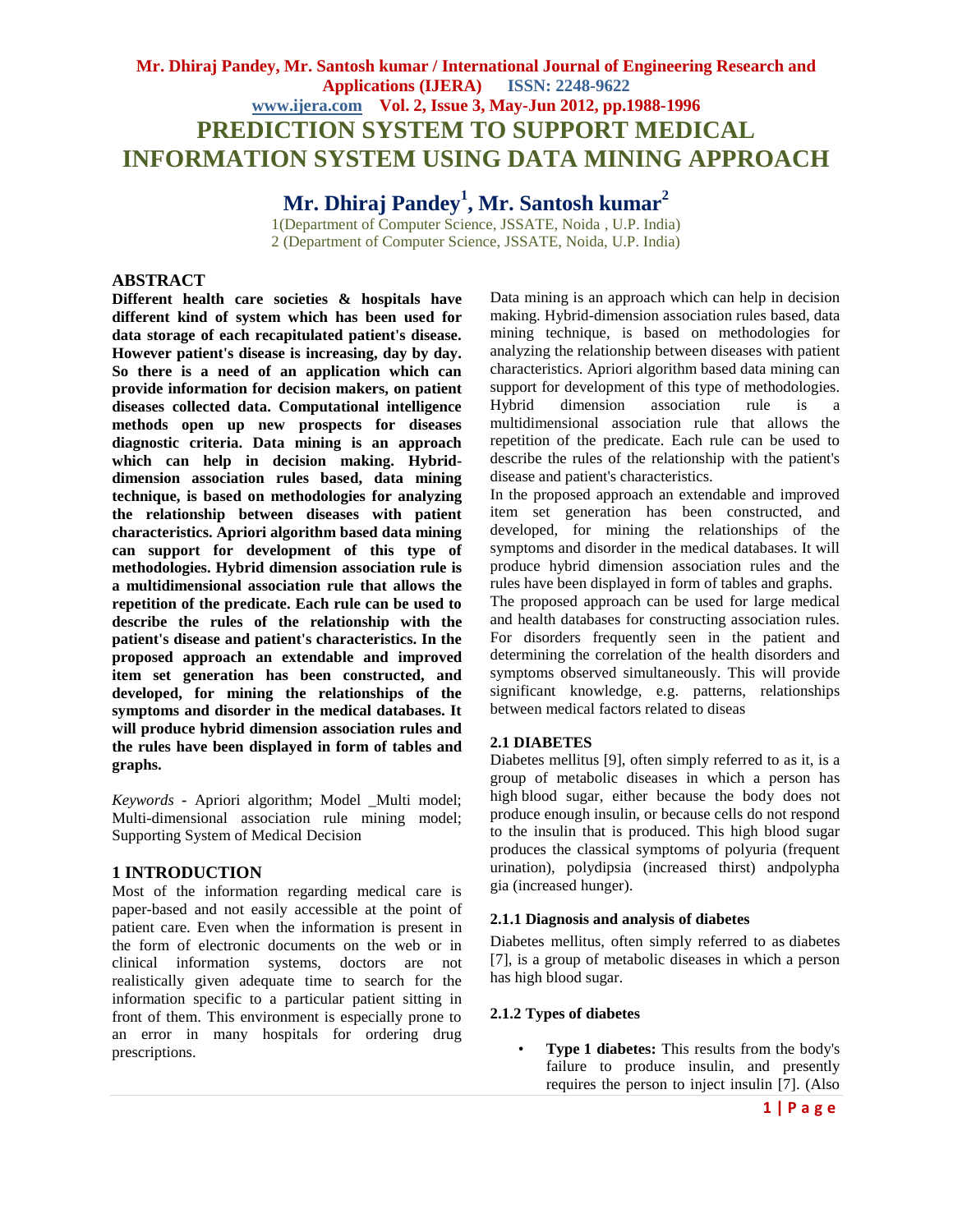**www.ijera.com Vol. 2, Issue 3, May-Jun 2012, pp.1988-1996** to as insulin-dependent diabetes usually in response to triggers. where referred to as insulin-dependent diabetes mellitus, IDDM for short, and juvenile diabetes.)

- **Type 2diabetes**: These results from insulin resistance [12], a condition in which cells fail to use insulin properly, sometimes combined with an absolute insulin deficiency. (Formerly referred to as n insulindependent diabetesmellitus, NIDDM for short, and adult-onset diabetes.)
- **Gestational diabetes:** This is when pregnant women, who have never had diabetes before, have a high blood glucose level during pregnancy.

# **2.1. 3 Signs and symptoms**

The classical symptoms of diabetes are [6] polyuria (frequent urination) polydipsia (increased thirst) and polyphagia (increased hunger). Symptoms may develop rapidly (weeks or months) in type 1 diabetes while in type 2 diabetes they usually develop much more slowly and may be subtle or absent.

Prolonged high blood glucose causes glucose absorption, which leads to changes in the shape of the lenses of the eyes, resulting in vision changes; sustained sensible glucose control usually returns the lens to its original shape. Blurred vision is a common complaint leading to a diabetes diagnosis; type 1 should always be suspected in cases of rapid vision change, whereas with type 2 changes are generally more gradual, but should still be suspected.

# **2.2 ASTHMA**

Asthma is a chronic (long-lasting) inflammatory disease of the airways. In those susceptible to asthma, this inflammation causes the airways to spasm and swell periodically so that the airways narrow. The individual then must wheeze or gasp for air. Obstruction to air flow either resolves spontaneously or responds to a wide range of treatments, but continuing inflammation makes the airways hyper-responsive to stimuli such as cold air, exercise, and dust mites, pollutants in the air, and even stress and anxiety.

# **2.2.1 Signs and symptoms**

Common symptoms of asthma include wheezing, shortness of breath [7], chest tightness and coughing, and use of accessory muscle. Symptoms are often worse at night or in the early morning, or in response to exercise or cold air. Some people with asthma only rarely experience symptoms, usually in response to triggers, whereas other may have marked persistent airflow obstruction.

# **2.2.2 Causes**

Asthma is caused by environmental and genetic factors [7]. These factors influence how severe asthma is and how well it responds to medication. The interaction is complex and not fully understood. Studying the prevalence of asthma and related diseases such as eczema and hay fever have yielded important clues about some key risk factors. The strongest risk factor for developing asthma is a history of atopic disease; this increases one's risk of hay fever by up to 5x and the risk of asthma by 3-4x. In children between the ages of 3-14, a positive skin test for allergies and an increase in immunoglobulin E increases the chance of having asthma. In adults, the more allergens one reacts positively to in a skin test, the higher the odds of having asthma.

Because much allergic asthma is associated with sensitivity to indoor allergens and because Western styles of housing favour greater exposure to indoor allergens, much attention has focused on increased exposure to these allergens in infancy and early childhood as a primary cause of the rise in asthma. Primary prevention studies aimed at the aggressive reduction of airborne allergens in a home with infants have shown mixed findings. Strict reduction of dust mite allergens, for example, reduces the risk of allergic sensitization to dust mites, and modestly reduces the risk of developing asthma up until the age of 8 years old. However, studies also showed that the effects of exposure to cat and dog allergens worked in the converse fashion; exposure during the first year of life was found to reduce the risk of allergic sensitization and of developing asthma later in life.

# **2.2.3 Environmental**

Many environmental risk factors have been associated with asthma development and morbidity in children [7, 21]. Recent studies show a relationship between exposure to air pollutants (e.g. from traffic) and childhood asthma.This research finds that both the occurrence of the disease and exacerbation of childhood asthma are affected by outdoor air pollutants. High levels of endotoxin exposure may contribute to asthma risk. Viral respiratory infections are not only one of the leading triggers of an exacerbation but may increase one's risk of developing asthma especially in young children. Respiratory infections such as rhinovirus, Chlamydia pneumoniae and Bordetella pertussis are correlated with asthma exacerbations. Psychological stress has long been suspected of being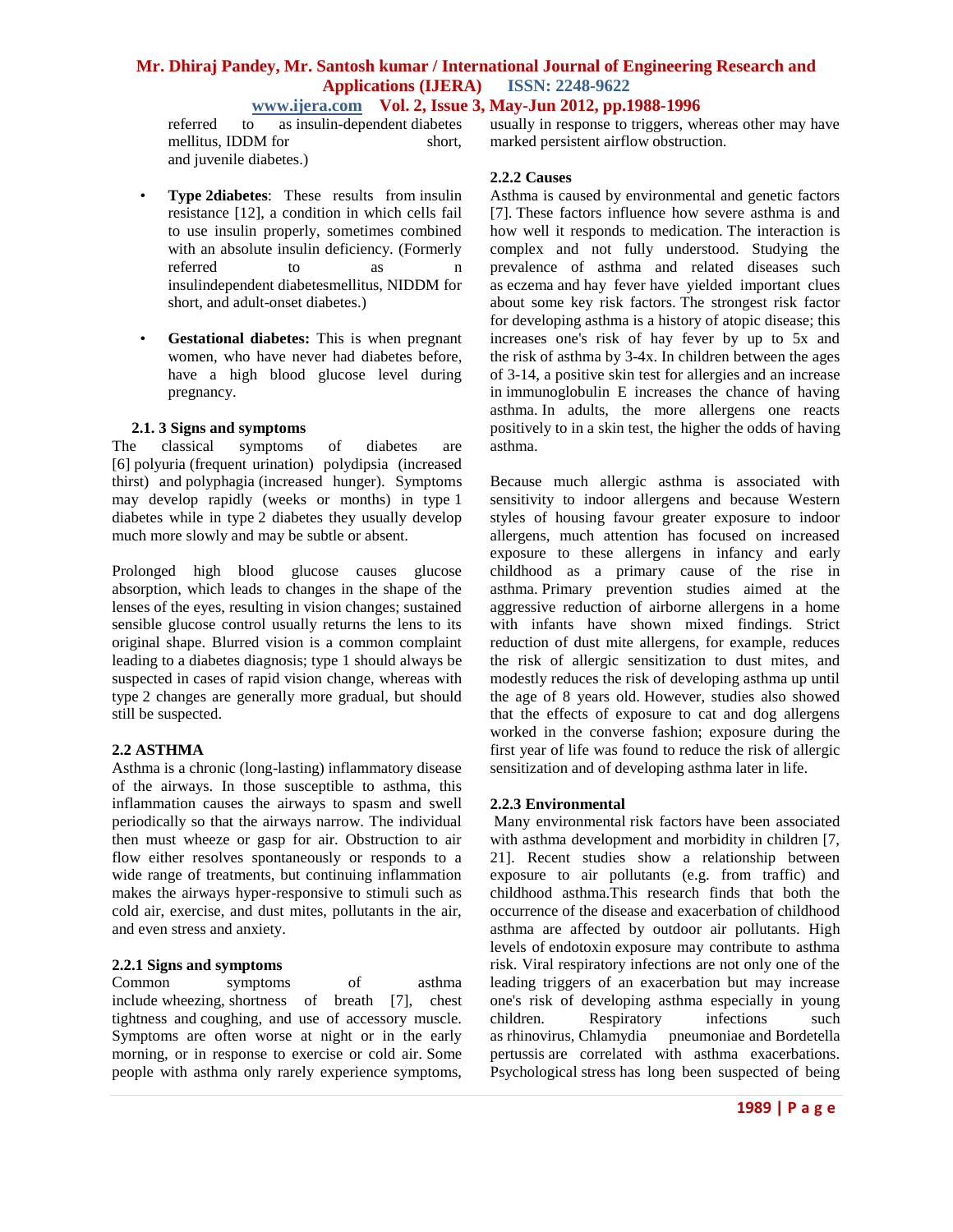**www.ijera.com Vol. 2, Issue 3, May-Jun 2012, pp.1988-1996**

an asthma trigger, but only in recent decades has convincing scientific evidence substantiated this hypothesis. Rather than stress directly causing the asthma symptoms, it is thought that stress modulates the immune system to increase the magnitude of the airway inflammatory response to allergens and irritants.

### **2.3 DATA MINING**

Data mining is the process of extracting patterns from data[3]. Data mining is seen as an increasingly important tool by modern business to transform data into an informational advantage. It is currently used in a wide range of profiling practices, such as marketing, surveillance, fraud detection, and scientific discovery. Observational studies, such as statistical learning and data mining, can establish the association of the variables to get the related & required result.

The related terms data dredging,[3] data fishing and data snooping refer to the use of data mining techniques to sample portions of the larger population data set that are (or may be) too small for reliable statistical inferences to be made about the validity of any patterns discovered. These techniques can however, be used in the creation of new hypothesizes to test against the larger data populations. Data Mining & Statistics Analysis is the search for valuable information in large volumes of data. It is now widely used in health care industry. When certain Data Mining & Statistics methods used and valuable information extracted from huge data, it can assist clinicians to make informed decision and improve health service. Especially breast cancer is the second most cause of cancer and the second most dangerous cancer. The best way to improve a breast cancer victim"s chance of long-term survival is to detect it as early as possible with the help data mining techniques.

### **2.3.1 Different Methods of Data Mining**

- Association Rule Learning
- Cluster Analysis
- Structured Data Analysis (statistics)
- Java Data Mining
- Data Analysis
- Predictive Analysis
- Knowledge Discovery

### **3.1 APRIORI BASED FRAMEWORK & ANALYSIS**

In this apriori based framework, there are different steps related to whole methodology to find the frequent item-sets,



#### **FIGURE 3.1 APRIORI BASED FRAMEWORK & ANALYSIS**

Apriori algorithm uses a search order of the cycle-level approach (also known as the layers of iterative search method) to complete the set of frequent excavation work. The fig. 3.3 shows framework of Apriori Algorithm.

The characteristics of Apriori algorithm:

(1) Apriori optimizes the use of the method; the socalled Apriori is to optimize the use of Apriori nature of the optimization.

- (2) Service database for the mining association rules.
- (3) For sparse data sets, based on previous studies, this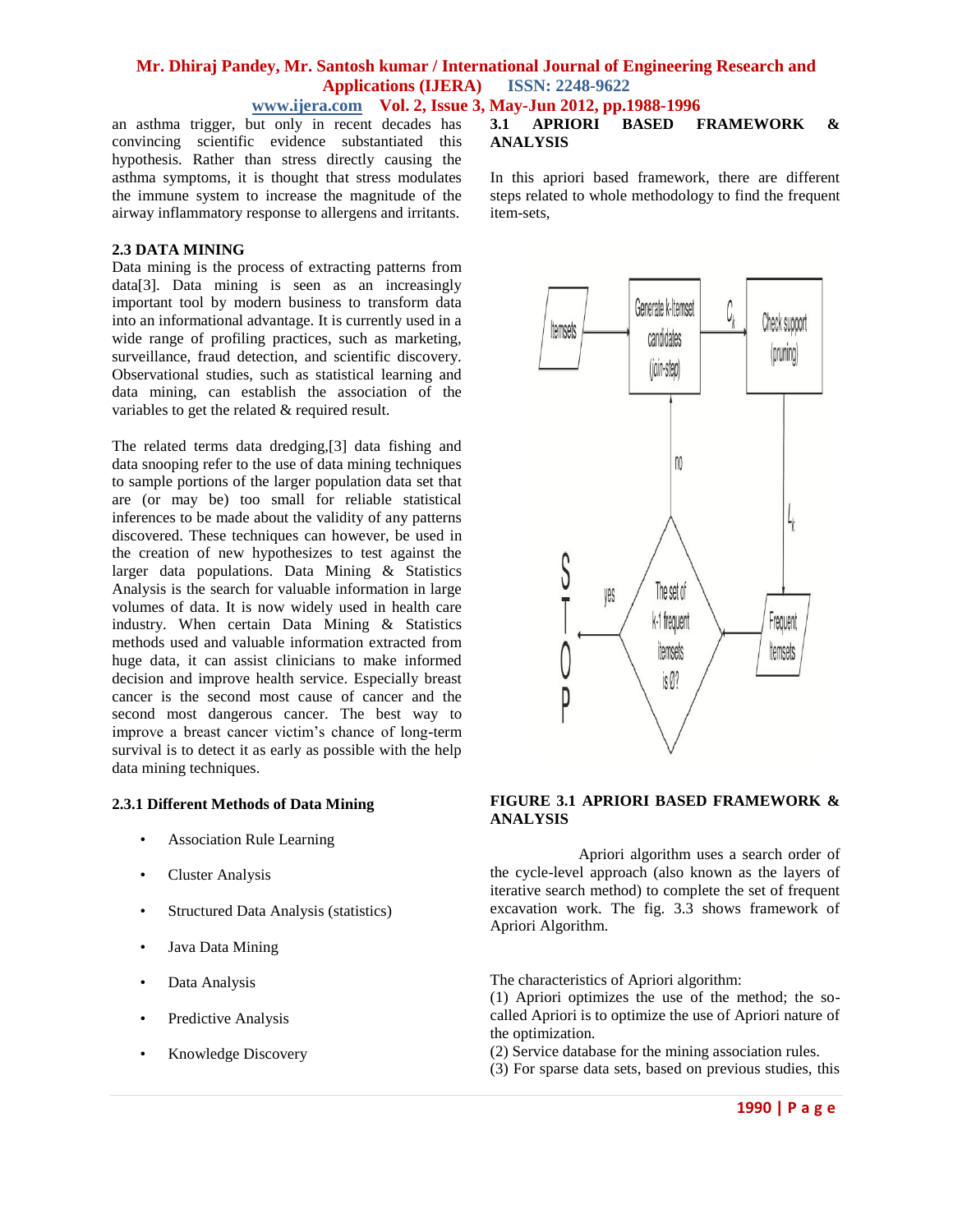**www.ijera.com Vol. 2, Issue 3, May-Jun 2012, pp.1988-1996**

method can only sparse data sets for the mining association rules, which is frequently set the length of the project smaller data sets.

Apriori based algorithm is given as follows:

Pass 1

- 1. Generate the candidate itemsets in  $C_1$
- 2. Save the frequent itemsets in  $L_1$

Pass k

1. Generate the candidate itemsets in  $C_k$  from the frequent itemsets in  $L_{k-1}$ 

> 1.1 Join  $L_{k-1}$  p with  $L_{k-1}$ q, as follows: insert into  $C_k$ select p.item<sub>1</sub>, p.item<sub>2</sub>, . . . , p.item<sub>k-1</sub>,  $q.item_{k-1}$ from  $L_{k-1}$  p,  $L_{k-1}q$ where  $p$ .item<sub>1</sub> = q.item<sub>1</sub>, . . .  $p$ .item<sub>k-2</sub>  $=$  q.item<sub>k-2</sub>, p.item<sub>k-1</sub> < q.item<sub>k-1</sub>

 1.2 Generate all (k-1)-subsets from the candidate itemsets in  $C_k$ 

1.3 Prune all candidate itemsets from  $C_k$  where some (k-1)-subset of

 the candidate itemset is not in the frequent itemset  $L_{k-1}$ 

2. Scan the transaction database to determine the support for each

Candidate itemset in  $C_k$ 

3. Save the frequent item sets in  $E_{lk}$ 

# **4.1 FIGURES AND TABLES**

The system architecture has been depicted in figure 3.1. There are two modules in the proposed system. In the first module, following steps has been done.



**Figure 4.1 System Architecture Diagram**

1. Raw data of asthma is collected.

2. Collected data of asthma has been filtered and preprocessed in the binary

Form according to the data mining methodology.

- 3. Data of asthma will be changed into binary matrix to apply it into application.
- 4. Application software based on apriori algorithm.

5. Finally analysis of asthma is done by the developed application software.

In the second module, following steps has been done.

1. Raw data of diabetes is collected.

2. Collected data of diabetes has been filtered and preprocessed in the binary

form according to the data mining methodology.

3. Data of diabetes will be changed into binary matrix to apply it into application.

4. Application software based on apriori algorithm.

5. Finally analysis of diabetes is done by the developed application software.

# **4.1.1 Acquiring data sets**

In data mining, collection of right data and use of this data in proper way is most important task. To perform data mining, Different patient"s data is collected with their different symptoms, sign and their corresponding treatments. Before applying the acquired data of diabetes and asthma, this is highly required that it must be pre-processed according to the requirement of association rule based algorithm for analysis. This data is changed into a matrix form. This matrix keeps data in binary form which is actually used, in which '1' is representing the existence of particular sign & symptoms and '0' is representing the nonexistence of particular sign, symptoms or corresponding treatments. In this data set, following form of data is used for asthma.

# **Table4.1.1 Binary representation of Sign, Symptoms & Treatment**

There are ten columns, Its four columns representing symptoms and next three representing heredity, environment, sex respectively and last three are representing medications (1**:** wheezing & shortness of breath, 2: cough & cold, 3: any worse diseases, 4: exercise induced shortness of breath 5:heredity,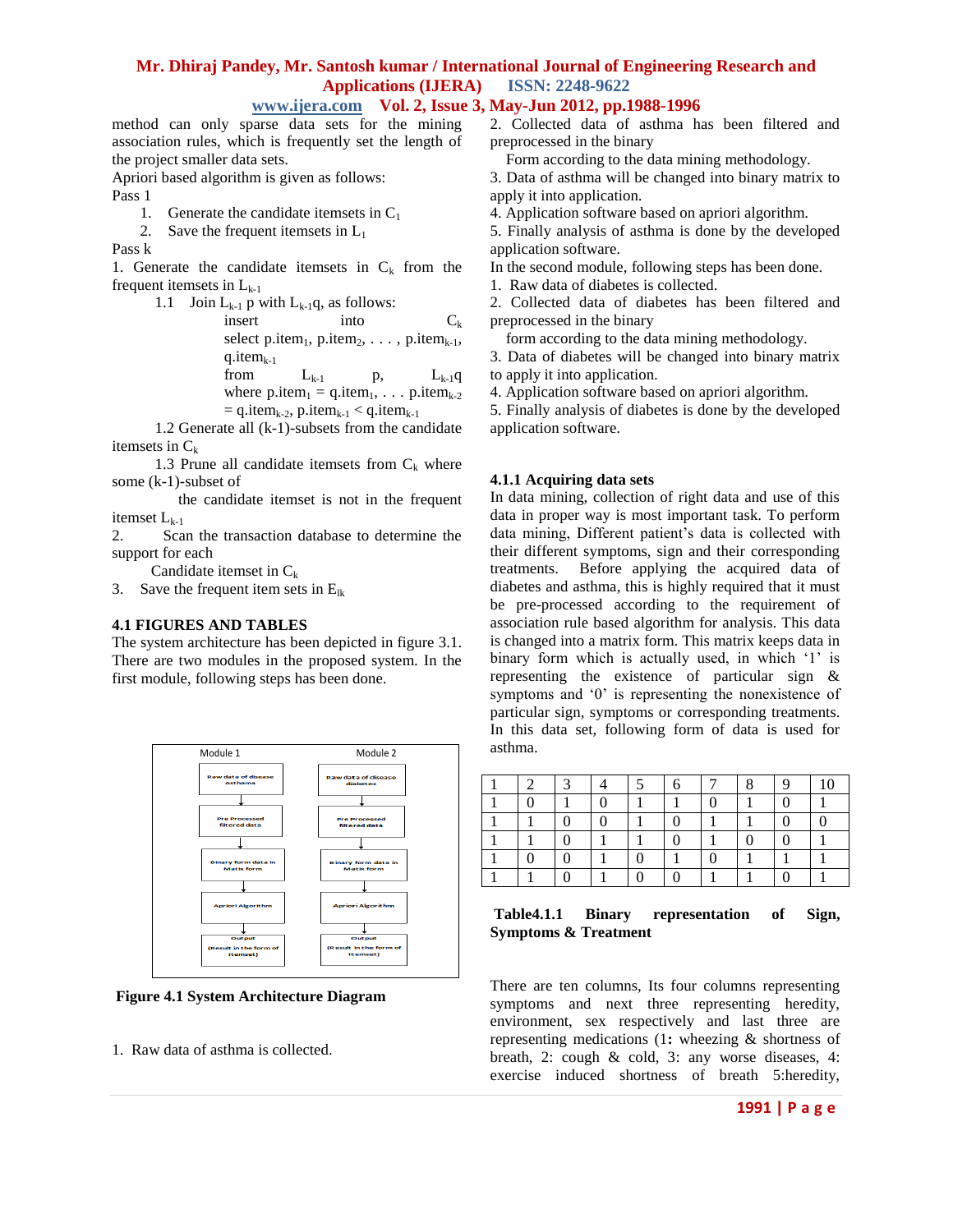# **Mr. Dhiraj Pandey, Mr. Santosh kumar / International Journal of Engineering Research and Applications (IJERA) ISSN: 2248-9622 www.ijera.com Vol. 2, Issue 3, May-Jun 2012, pp.1988-1996**

6:environment, 7:sex 8:only medication 9: steroids based medication 10: inject able steroids based medication)

Table 3.1 shows a binary form data in which every column representing a particular symptom or treatment. "1" is representing the existence of the symptom or treatment and "0" is representing absence of the symptom or treatment. In this data set, following form of data is used for diabetes**.**

# **4.2 Flow diagram & implementation of apriori algorithm**



# **Figure 4.2 : Flow diagram & Implementation of Apriori algorithm**

Previous given apriori based algorithm is used for analysis. it is applied on 2000 data sets (two data set each contain 1000 data of each disease ). It gave different item sets of different symptoms and treatment according to different minimum support (10%, 20%, 30%, 40%, 50%, 60%, 70%, 80%, 90% or100).

### **4.3 IMPLEMENTATION RESULTS**

A computer aided model has been developed for the analysis of diseases. Two different concept have been dealt in this research. In this thesis, a broaden and advance itemset generation methodology has been assembled and developed for excavating the connections of the symptoms and disorders in the asthma and diabetes so that will produce hybrid dimension association rules. The implementation of the algorithm is using matlab 7 software. The methodology of the developed software finds the frequent illnesses with medication and generates association rules using Apriori algorithm. The developed software can be employable for huge medical and health data sets for building association rules for confusions frequently seen in the patient and concluding the relationship of the health disorders and symptoms viewed simultaneously. It facilitates important facts like correlations between medical issues related to disease.

### **4.3.1 Graphical user interface**

 A graphical user interface has been made in Matlab 7 to do different tasks. In this system many options are provided to users. The options are:

1. Load Asthma Data (This Option load the data set of asthma)

2. Load Diabetes Data (This Option load the data set of diabetes )

3. Analyze Asthma Data @ 30% (This Option analyze the data set of asthma at 30% minimum support

| system                                                                                                                             |                                                             |  |  |  |  |  |
|------------------------------------------------------------------------------------------------------------------------------------|-------------------------------------------------------------|--|--|--|--|--|
| Prediction System to Support Medical Information System<br>Using Data Mining Approach                                              |                                                             |  |  |  |  |  |
| Load Asthma Data                                                                                                                   | Load Diabetes Data                                          |  |  |  |  |  |
| Analyze Asthma Data @ 70%<br>Analyze Asthma Data @ 100%                                                                            | Analyze Diabetes Data @ 70%<br>Analyze Diabetes Data @ 100% |  |  |  |  |  |
| Analyze Asthma Data @ 50%<br>Analyze Asthma Data @ 30%                                                                             | Analyze Diabetes Data @ 30%<br>Analyze Diabetes Data @ 50%  |  |  |  |  |  |
| polyuria, polydipsia<br>change in vision cardiovascular disease type 1 diabetes<br>type 2 diabetes<br>and polyphagia               |                                                             |  |  |  |  |  |
| 0<br>$\theta$<br>$\theta$<br>Please enter<br>the symtoms                                                                           | Patient Diabetes<br>$\theta$<br>0                           |  |  |  |  |  |
| ÷.<br>1 for existance<br>0 for<br>nonexistance                                                                                     | Result                                                      |  |  |  |  |  |
| shortness<br>exercise induced<br>couch 8 cold<br>heredity<br>environment<br>worse diseases shortness of breath<br>sex<br>of breath |                                                             |  |  |  |  |  |
| Ō<br>0<br>$\theta$<br>Ō.                                                                                                           | Patient Asthma<br>$\theta$<br>$\theta$<br>$\theta$          |  |  |  |  |  |

**Figure 4.3.1 Graphical User Interface**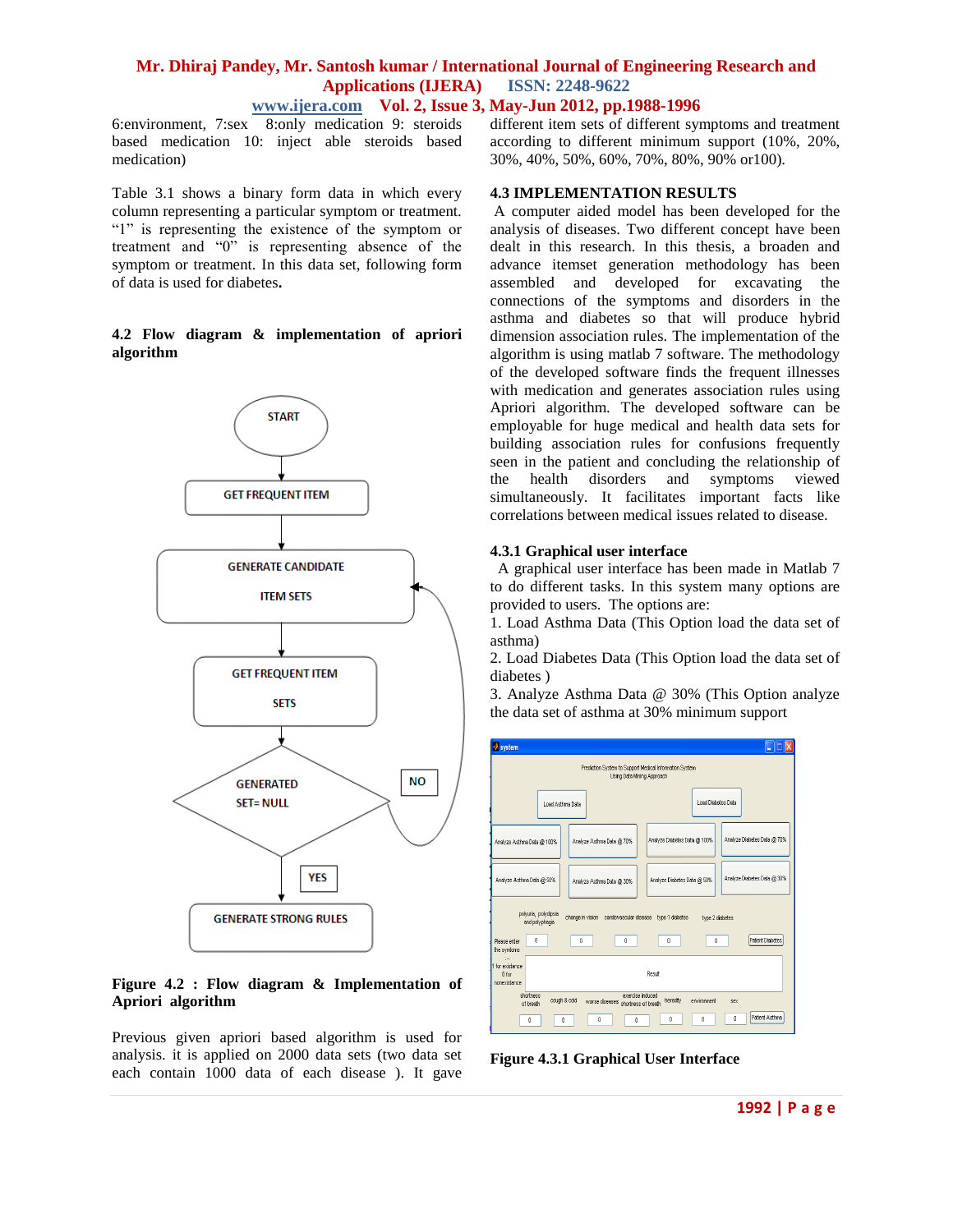# **www.ijera.com Vol. 2, Issue 3, May-Jun 2012, pp.1988-1996**

4. Analyze Asthma Data @ 50% (This Option analyze the data set of asthma at 50% minimum support) 5. Analyze Asthma Data @ 70% (This Option analyze the data set of asthma at 70% minimum support) 6. Analyze Asthma Data @ 100% (This Option analyze the data set of asthma at 100% minimum support) 7. Analyze diabetes Data @ 30% (This Option analyze the data set of diabetes at 30% minimum support) 8. Analyze diabetes Data @ 50% (This Option analyze the data set of diabetes at 50% minimum support) 9. Analyze diabetes Data @ 70% (This Option analyze the data set of diabetes at 70% minimum support) 10. Analyze diabetes Data @ 100% (This Option analyze the data set of diabetes at 100% minimum support)

11 Last blank box is used to display concluded result.

### **4.3.2 Implementation result loading asthma data**

In this part Load asthma data option has been opted to load the data for further processing. Result box shows the status about data loading.



### **Figure 4.3.2 Implementation result loading asthma data**

### **4.3.3 Implementation result loading diabetes data**

In this part Load diabetes data option has been opted to load the data for further processing. Result box shows the status about data loading.



**Figure4.3.3 Implementation result loading diabetes data**

### **4.3.4 Implementation result after analyzing asthma data at 30% minimum support**

In this part Analyze Asthma Data @ 30% option has been opted to analyze Data when minimum support is 30%. Result box shows the output (In this case there are few patients, all symptoms are existing and all type of medication have been given). This result emphasizes that there are 30 % cases showing all symptoms and getting all possible treatments.



**Figure 4.3.4 Implementation Result after analyzing asthma data at 30% minimum support**

# **4.3.5 Implementation Result after analyzing asthma data at 50% minimum support**

In this part Analyze Asthma Data @ 50% option has been opted to analyze Data when minimum support is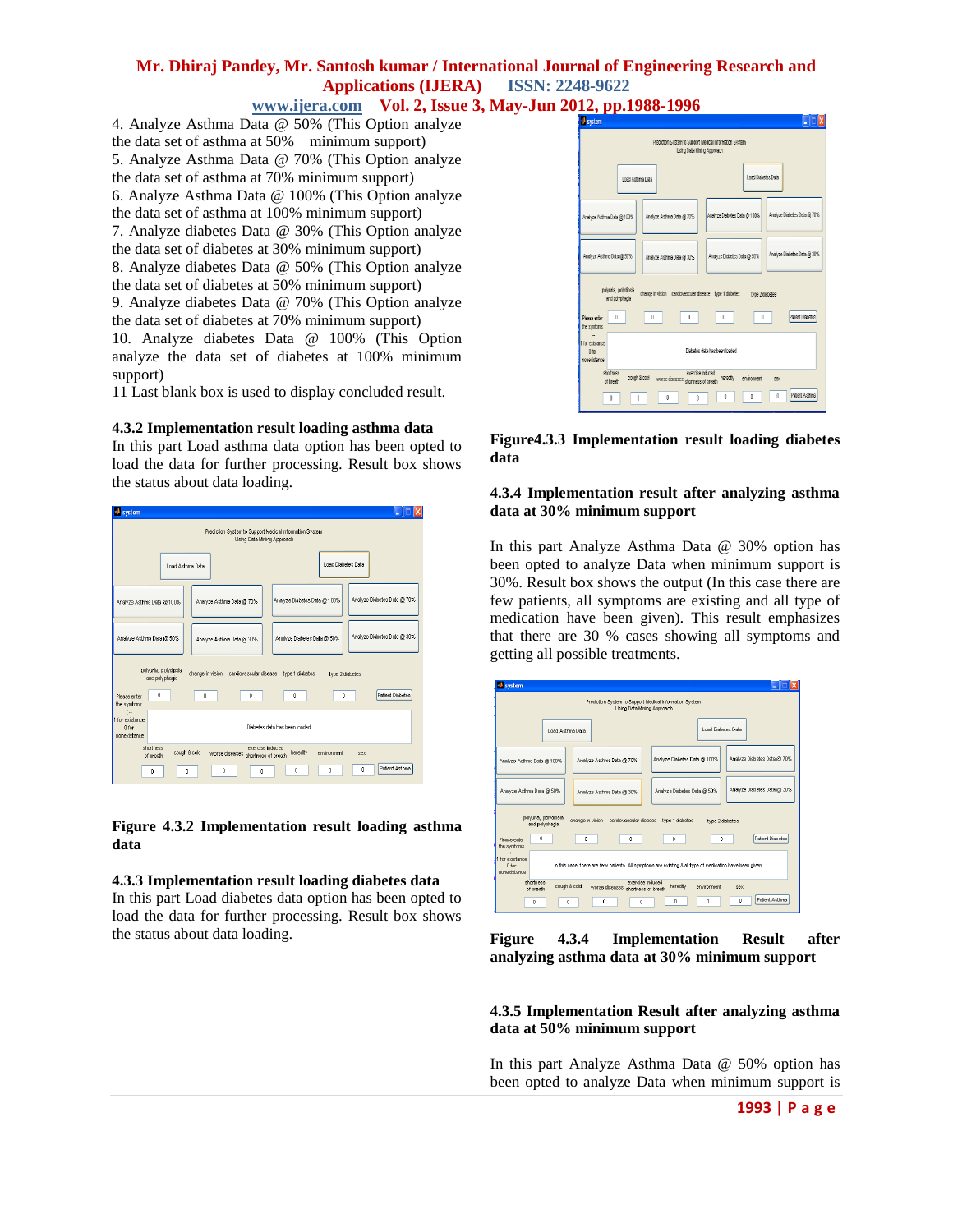# **Mr. Dhiraj Pandey, Mr. Santosh kumar / International Journal of Engineering Research and Applications (IJERA) ISSN: 2248-9622 www.ijera.com Vol. 2, Issue 3, May-Jun 2012, pp.1988-1996**

50%. Result box shows that there are 50 % cases showing only wheezing & shortness of breath, cough & cold, bad environment and male sex as positive symptoms and getting only medication with low steroids based treatments.

| system                                                                                                                                                                          |                             |  |  |  |  |  |
|---------------------------------------------------------------------------------------------------------------------------------------------------------------------------------|-----------------------------|--|--|--|--|--|
| Prediction System to Support Medical Information System<br>Using Data Mining Approach                                                                                           |                             |  |  |  |  |  |
| Load Asthma Data                                                                                                                                                                | Load Diabetes Data          |  |  |  |  |  |
| Analyze Diabetes Data @ 100%<br>Analyze Asthma Data @ 70%<br>Analyze Asthma Data @ 100%                                                                                         | Analyze Diabetes Data @ 70% |  |  |  |  |  |
| Analyze Asthma Data @ 50%<br>Analyze Diabetes Data @ 50%<br>Analyze Asthma Data @ 30%                                                                                           | Analyze Diabetes Data @ 30% |  |  |  |  |  |
| polyuria, polydipsia<br>change in vision<br>cardiovascular disease type 1 diabetes<br>and polyphagia                                                                            | type 2 diabetes             |  |  |  |  |  |
| n<br>$\Omega$<br>0<br>0<br>Please enter<br>the symtoms                                                                                                                          | Patient Diabetes<br>0       |  |  |  |  |  |
| $\sim$<br>1 for existance<br>Symptoms are wheezing breath shortness cough cold environment& male in sex. Medication with low steriods has been given.<br>ft for<br>nonexistance |                             |  |  |  |  |  |
| shortness<br>exercise induced<br>cough & cold<br>heredity<br>worse diseases shortness of breath<br>of breath                                                                    | environment<br>sex          |  |  |  |  |  |
| n<br>n<br>$\Omega$<br>n<br>o                                                                                                                                                    | Patient Asthma<br>n<br>n    |  |  |  |  |  |

### **Figure 4.3.5 Implementation Result after analyzing asthma data at 50% minimum support**

#### **4.3.6 Implementation result after analyzing diabetes data at 30% minimum support**

In this part Analyze diabetes Data @ 30% option has been opted to analyze Data when minimum support is 30%. Result box shows that there are 30 % cases showing all symptoms and getting all possible treatments.

| <b>ILLE</b>                                                                                                                                                  |                                                             |  |  |  |  |  |
|--------------------------------------------------------------------------------------------------------------------------------------------------------------|-------------------------------------------------------------|--|--|--|--|--|
| system                                                                                                                                                       |                                                             |  |  |  |  |  |
| Prediction System to Support Medical Information System<br>Using Data Mining Approach                                                                        |                                                             |  |  |  |  |  |
| Load Asthma Data                                                                                                                                             | Load Diabetes Data                                          |  |  |  |  |  |
| Analyze Asthma Data @ 70%<br>Analyze Asthma Data @ 100%                                                                                                      | Analyze Diabetes Data @ 70%<br>Analyze Diabetes Data @ 100% |  |  |  |  |  |
| Analyze Asthma Data @ 50%<br>Analyze Asthma Data @ 30%                                                                                                       | Analyze Diabetes Data @ 30%<br>Analyze Diabetes Data @ 50%  |  |  |  |  |  |
| polyuria, polydiosia<br>change in vision<br>cardiovascular disease<br>type 1 diabetes<br>type 2 diabetes<br>and polyphacia                                   |                                                             |  |  |  |  |  |
| 0<br>$\theta$<br>$\theta$<br>Please enter<br>the symtoms                                                                                                     | Patient Diabetes<br>Ō<br>$\theta$                           |  |  |  |  |  |
| See.<br>1 for existance<br>In this case, there are few patients. All symptoms are existing & all type of medication have been given<br>0 for<br>nonexistance |                                                             |  |  |  |  |  |
| exercise induced<br>shortness<br>cough & cold<br>worse diseases shortness of breath<br>of breath                                                             | heredity<br>environment<br>sex                              |  |  |  |  |  |
| O<br>O<br>O<br>٥                                                                                                                                             | Patient Asthma<br>n<br>n<br>n                               |  |  |  |  |  |

# **Figure 4.3.6 Implementation Result after analyzing 4.3.7 Implementation result after analyzing diabetes data at 50% minimum support**

In this part Analyze diabetes Data @ 50% option has been opted to analyze Data when minimum support is 50%. Result box shows that there are 50 % cases showing only polyuria, polydipsia, polyphagia and type 1 diabetes as positive symptoms and getting only medication with insulin based treatments.

| system                                                                                                                             |                                                                                                                              |  |  |  |  |  |
|------------------------------------------------------------------------------------------------------------------------------------|------------------------------------------------------------------------------------------------------------------------------|--|--|--|--|--|
| Prediction System to Support Medical Information System<br>Using Data Mining Approach                                              |                                                                                                                              |  |  |  |  |  |
| Load Asthma Data                                                                                                                   | <b>Load Diabetes Data</b>                                                                                                    |  |  |  |  |  |
| Analyze Asthma Data @ 70%<br>Analyze Asthma Data @ 100%                                                                            | Analyze Diabetes Data @ 70%<br>Analyze Diabetes Data @ 100%                                                                  |  |  |  |  |  |
| Analyze Asthma Data @ 50%<br>Analyze Asthma Data @ 30%                                                                             | Analyze Diabetes Data @ 30%<br>Analyze Diabetes Data @ 50%                                                                   |  |  |  |  |  |
| polyuria, polydipsia<br>change in vision<br>and polyphagia                                                                         | cardiovascular disease type 1 diabetes<br>type 2 diabetes                                                                    |  |  |  |  |  |
| o<br>0<br>0<br>Please enter<br>the symtoms                                                                                         | Patient Diabetes<br>n<br>0.                                                                                                  |  |  |  |  |  |
| $\mathcal{C}_{\text{max}}$<br>for existence.<br>$0$ for<br>nonexistance                                                            | In this case, symptoms are polyuria, polydipsia, polyphagia & type 1 diabetes.General medication with insulin has been given |  |  |  |  |  |
| shortness<br>exercise induced<br>cough & cold<br>worse diseases shortness of breath<br>of breath<br>$\Omega$<br>$\bf{0}$<br>0<br>0 | heredity<br>environment<br>sex<br>Potient Asthma<br>Ō<br>o<br>o                                                              |  |  |  |  |  |

**Figure 4.3.7 Implementation Result after analyzing diabetes data at 50% minimum support**

# **4.3.8 Implementation result after enter new patient diabetes symptoms**

In this part Analyze diabetes Data when we enter symptom of disease (polyuria, polydipsia and polyphagia, change in vision and type 1 diabetes) as positive. Result box shows the output to getting Insulin based medication with general medication because symptoms come in similar cases as 30% and below.



**Figure 4.3.8 Implementation result after enter new patient diabetes symptoms**

# **5.1 CONCLUSION**

A computer aided model has been developed for the analysis of diseases. This research uses the methodology based on the Apriori algorithm, calculating multidimensional association rules by the frequent predicate verb set, has good scalability, it can deal with large data, Mining result is to display the correlation between data (association rules) along with information on support that can be analyzed. Information provides additional considerations for the user in decision making further. Applications can process data recapitulation of the patients at any hospital to find frequent item set that meets the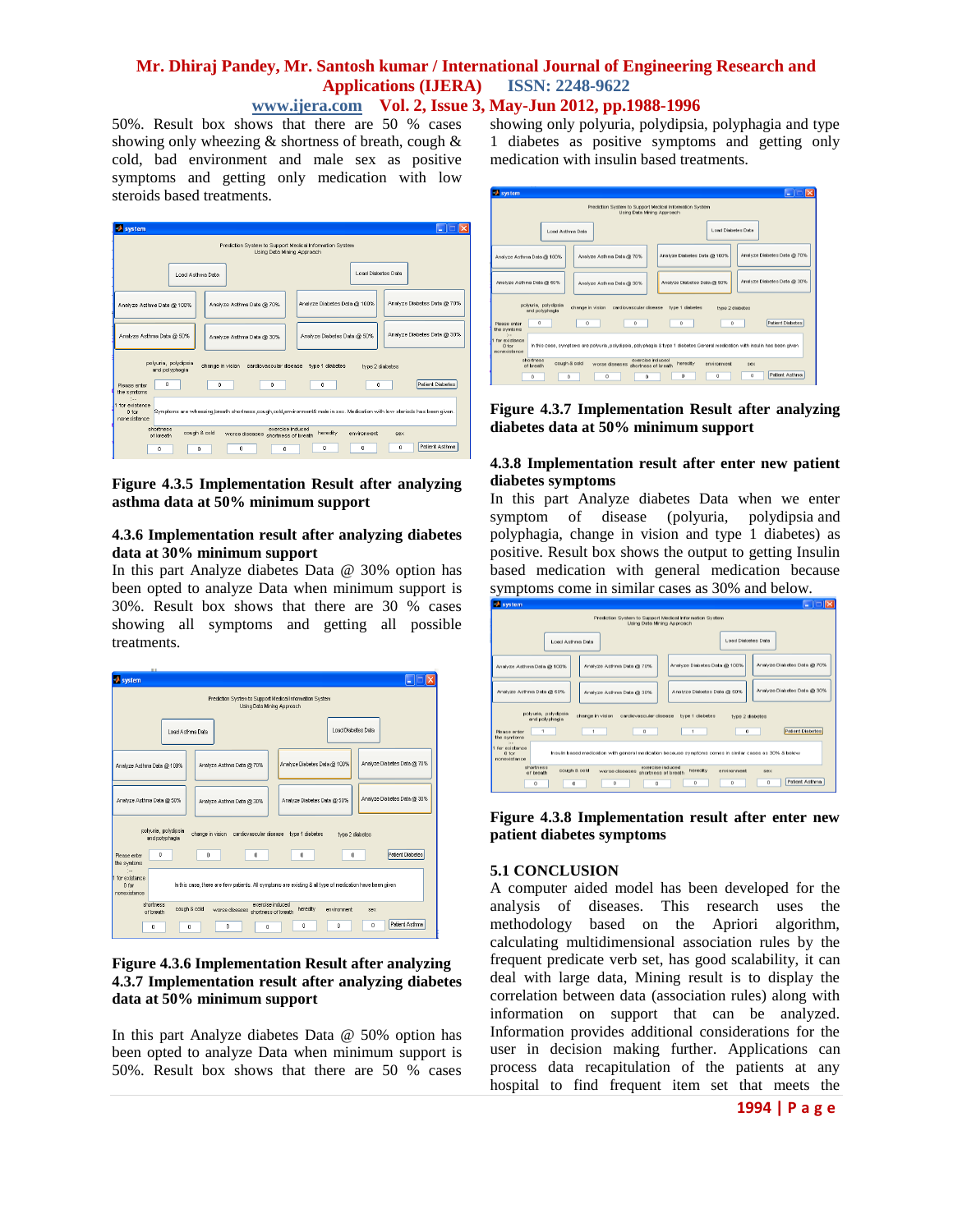# **www.ijera.com Vol. 2, Issue 3, May-Jun 2012, pp.1988-1996**

minimum support and generate Dimension Hybrid Association Rules. Specifically, the whole application software finds the frequent illnesses with medication The developed software can be useable for huge medical and health data sets for building association rules for confusions frequently seen in the patient and concluding the relationship of the health disorders and symptoms viewed simultaneously. This research provides important facts like correlations between medical issues related to disease finally.

### **5.2 FUTURE DIRECTIONS**

In this thesis, supervised learning techniques have been used. this thesis can be further extended by using various other supervised and unsupervised learning techniques like density based clustering, Naive Bayes based classification and frequent pattern matching based association. It is also possible to extend the proposed methodology on other type of disease and analysis can be carried out.

# **REFERENCES**

- 1) Yuguang Y., Chunyan W., Min L. "Application of the Model\_Multi based on Apriori algorithm in Supporting System of Medical Decision" IEEE Third International Conference on Measuring Technology and Mechatronics Automation 2011.
- 2) Rostianingsih S., Budhi G. S., Dwijayanti N.W.Y. "Hybrid-Dimension Association Rules for Diseases Track Record Analysis at Dr. Soetomo General Hospital" IEEE International Conference on Uncertainty Reasoning and Knowledge Engineering 2011
- 3) Han, J., Kamber, M.: "Data Mining Concepts and Techniques", Morgan Kaufmann Publishers, 2006.
- 4) [http://www.asthama](http://www.asthama/) histry.com
- 5) Kaur, H., Wasan, S. K.: "Empirical Study on Applications of Data Mining Techniques in Healthcare", Journal of Computer Science 2(2), 194-200, 2006.
- 6) Sellappan, P., Chua, S.L.: "Model-based Healthcare Decision Support System", Proc. Of Int. Conf. on Information Technology in Asia CITA"05, 45-50, Kuching, Sarawak, Malaysia, 2005
- 7) Blake, C. L., Mertz, C.J.: "UCI Machine Learning Databases", [http://mlearn.ics.uci.edu/databases/heart-disease/,](http://mlearn.ics.uci.edu/databases/heart-disease/) 2004.
- 8) Chapman, P., Clinton, J., Kerber, R. Khabeza, T., Reinartz, T., Shearer, C., Wirth, R.: "CRISP-DM 1.0: Step by step data mining guide", SPSS, 1-78, 2000.
- 9) [http://www.diabetes](http://www.diabetes/) .com
- 10) http://www. Asthma .com
- 11) Geodic, P.: "Applied Data Mining: Statistical Methods for Business and Industry", New York: John Wiley, 2003.
- 12) Mehmed, K.: "Data mining: Concepts, Models, Methods and Algorithms", New Jersey: John Wiley, 2003..
- 13) Mbenshain, M.K: "Application of Data Mining Techniques to Healthcare Data Infection Control and Hospital Epidemiology, 25(8), 690– 695, 2004. 45-50, Kuching, Sarawak, Malaysia,
- 14) [http://www.diabeteshistry](http://www.diabeteshistry/) .com/
- 15) Wu, R., Peters, W., Morgan, M.W.: "The Next Generation Clinical Decision Support: Linking Evidence to Best Practice", J Healthcare Information Managment. 16(4), 50-55, 2002.
- 16) Farley and Piatetsky-Shapiro, 1996. KnowledgeDiscovery in Databases: An Overview. The AAAI/MIT Press, Menlo Park, C.A.
- 17) Glamour, C., D. Madigan, D. Presidion and P.Smyth, 1996. Statistical inference and data mining. Communication of the ACM, pp: 35-41.
- 18) Shams, K. and M. Frashita, 2001. Data Warehousing Toward Knowledge Management.
- 19) Jones, A.W., 1990. Physiological Aspects of Breath-Alcohol Measurements. Alcohol Drugs Driving.
- 20) Han, J. and M. Kamber, 2001. Data Mining: Concepts and Techniques. San Francisco, Morgan Kauffmann Publishers.
- 21) Lu, H., R. Section and H. Liu, 1996. Effective data mining using neural networks. IEEE Trans. On Knowledge and Data Engineering.
- 22) Miller, A., B. Blot and T. Hams, 1992. Review of neural network applications in medical imaging and signal processing. Med. Biol. Engg. Comp.
- 23) Miller, A., 1993. The application of neural networks to imaging and signal processing in astronomy and medicine. Ph.D. Thesis, Faculty of